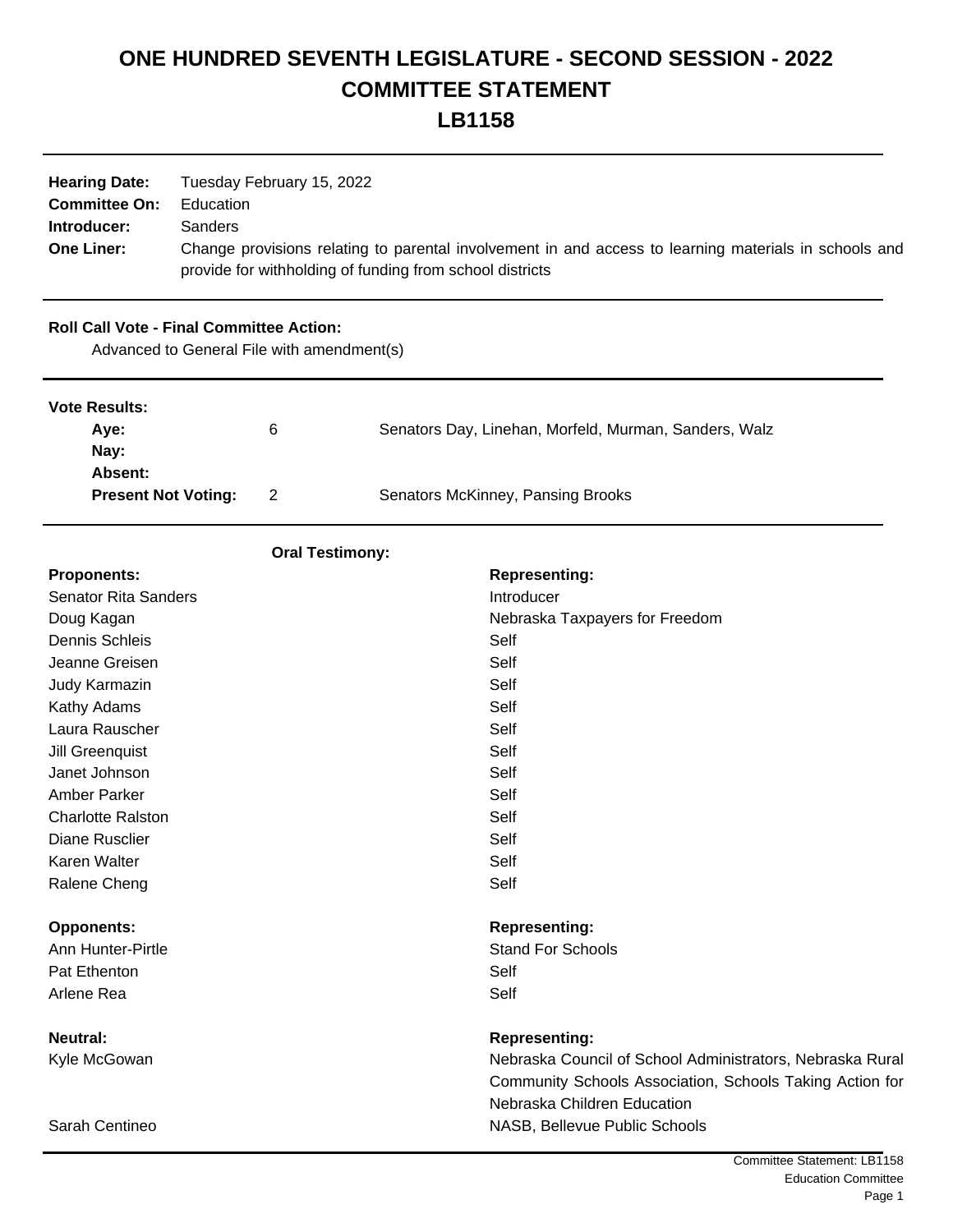| <b>Mitch Kubicek</b> | Nebraska ASCD |
|----------------------|---------------|
| Jenni Benson         | <b>NSEA</b>   |

## **Summary of purpose and/or changes:**

Legislative Bill 1158 updates the Parental Involvement Act, originally enacted in 1994, and adds three new sections.

Section 1:

Updates terminology to refer to parents and guardians as opposed to just parents. This update happens throughout sections 1-4.

Section 2:

Updates the requisite policy requirements for public school districts, by July 1, 2023. Specifically, it:

- Changes the language from "how the district will seek to involve parents" to "how the district will involve parents and guardians"

- Adds "learning materials" to the list of items that parents and guardians have the right to access (currently, the list includes schools, testing information, and curriculum matters)

- Adds that parents and guardians have a right to "[r]equest that a child be excused from specific instruction or activities"

Section 3:

Updates the policy requirements regarding how access is to be provided to parents and guardians to include "other learning materials, information about activities; digital materials; websites or applications used for learning; training materials for teachers, administrators, and staff; procedures for the review and approval of training materials, learning materials, and activities". Currently the list includes textbooks, tests, and other curriculum materials.

In reference to requests made to attend and monitor courses, assemblies, counseling sessions, and other instructional activities by parents or guardians, the word "handle" was replaced with "accommodate".

In reference to the circumstances under which a parent or guardian may ask that their children be excused, the list was expanded to include "learning materials, activities, [and] guest speaker events". Currently, the list includes testing, classroom instruction, and other school experiences the parents and guardians find objectionable.

Adds the following new language to the policy requirements: "How the school will provide alternative instruction, activities, or assignments for a child excused as described in subdivision (3) of this section". (Subdivision (3) lists the circumstances under which a parent or guardian may ask to have their children be excused from the specified list.)

Section 4:

Updates the public hearing requirement by school boards when adopting the required policy under the act to state that "Any public hearing under this subsection shall include a reasonable opportunity for public comments."

#### Section 5:

Adds a new requirement that, by January 1, 2023, each school district shall make all district and school policies available on the public website for each school in the district with a prominently displayed link. If a policy is altered, the new version shall be made accessible within a reasonable time thereafter.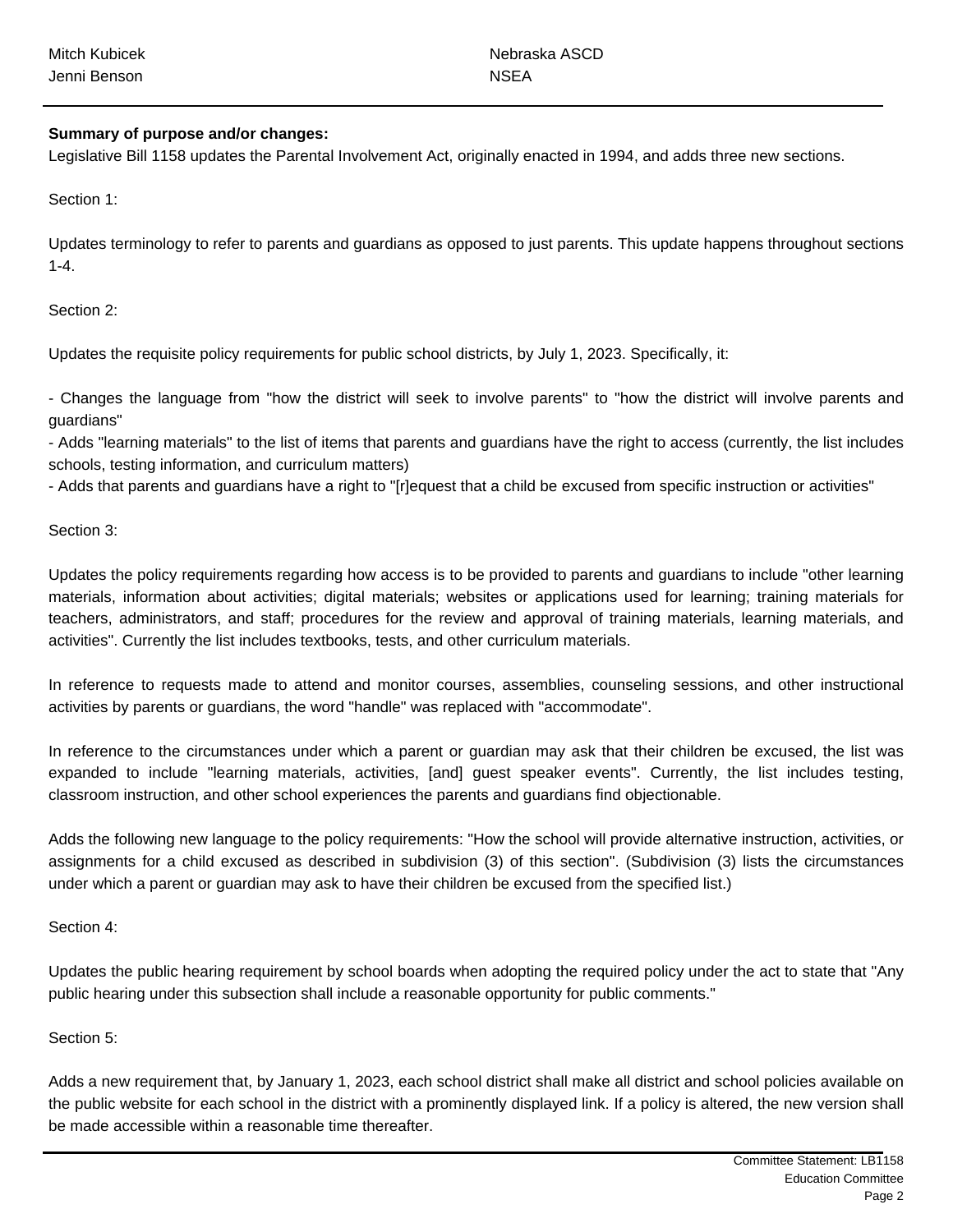Section 6:

Adds a new section to the act stating, "To the extent practicable, each public school district shall make a reasonable effort to make any learning materials, including original materials, available for public inspection upon request."

Section 7:

Adds a new section of statute that the Commissioner of Education shall withhold TEEOSA aid for any school district that has failed to comply with the act, and each country treasurer shall withhold all money belonging to such school district. Likewise, school districts that are members of a learning community shall have their proportionate share of the common general fund levy withheld. Finally, if a school district has not been found in compliance by October 1 following the school fiscal year for which TEEOSA was calculated, it shall be reverted to the state general fund, and reported to the Governor, as well as Chairs of the Appropriations and Education Committees, with the TEEOSA estimate due annually by November 15.

Section 8:

Original sections of the bill are repealed and replaced.

# **Explanation of amendments:**

The Committee considered and adopted AM2143 which substitutes for the bill and revises the language of LB1158 as introduced.

Section 1:

No changes.

Section 2:

AM2143 updates the language relating to a school district's required policy regarding a parent or guardians right to access a school, stating that the policy seeks to involve parents and guardians in the education of their children and have rights to access testing materials and curriculum.

Section 3:

AM2143 strikes "other learning materials" from the policy requirements regarding how access is to be provided to parents and guardians.

Strikes the following language, added in the original bill, to the policy requirements: "How the school will provide alternative instruction, activities, or assignments for a child excused as described in subdivision (3) of this section".

Adds a provision to clarify that nothing in the policy requirements shall be construed to violate the federal Family Educational Rights and Privacy Act of 1974 (FERPA).

Section 4:

No changes.